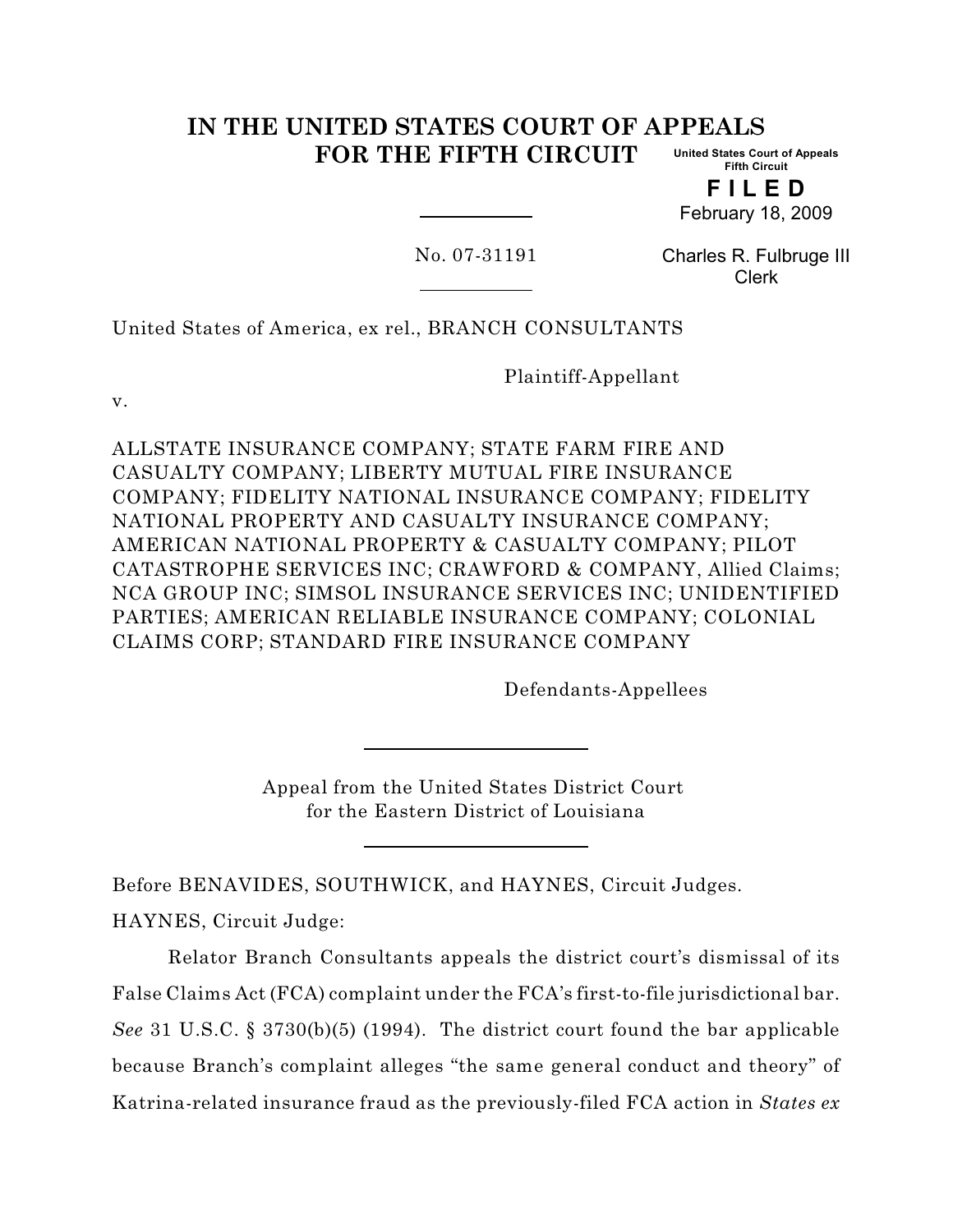*rel. Rigsby v. State Farm Insurance Co.*  $(Rigsby)$ , despite the fact that Branch focuses on different details, geographic locations, and other insurer defendants.

We agree with the district court that Branch cannot avoid  $\S 3730(b)(5)'s$ jurisdictional bar by merely adding details and geographic locations to the material allegations contained in *Rigsby*. Thus, we affirm the district court's dismissal as to Defendant State Farm Fire and Casualty Company and Allstate Insurance Company the only *Branch* Defendants that *Rigsby* names. But, under the facts of this case, we cannot hold that "suit as to one is suit as to all." Thus, we disagree with the district court that *Rigsby*'s State Farm and Allstate allegations and generic naming of two other insurers, by itself, triggers the firstto-file bar as to Branch's specific allegations against other insurers that *Rigsby* did not name. Accordingly, we affirm the district court's dismissal as to State Farm and Allstate and reverse the dismissal as to all other Defendants. Because factual findings may be appropriate with respect to the public disclosure ground urged by the remaining Defendants in the alternative, we remand the cause so the district court can consider that ground in the first instance. We also remand so the district court can consider in the first instance the remaining Defendants' argument that Branch's pleading is deficient under FED. R. CIV. P. 9(b).

# **I. FACTS**

Relator Branch brought this action against eight insurance companies and six adjusting firms on behalf of the United States under the *qui tam* provisions of the FCA.<sup>2</sup> The insurer Defendants are participants in FEMA's Write-Your-

<sup>&</sup>lt;sup>1</sup> No. 1:06-CV-433 (S.D. Miss. Apr. 26, 2006).

<sup>&</sup>lt;sup>2</sup> The Appellees in this appeal are Allstate, State Farm, Liberty Mutual Fire Insurance Company, Fidelity National Insurance Company, Fidelity National Property and Casualty Insurance Company, American National Property & Casualty Insurance Company, Pilot Catastrophe Services Inc., Crawford & Company, Allied Claims, NCA Group Inc., Simsol Insurance Services Inc., American Reliable Insurance Company, Colonial Claims Corp., and Standard Fire Insurance Company (collectively Defendants).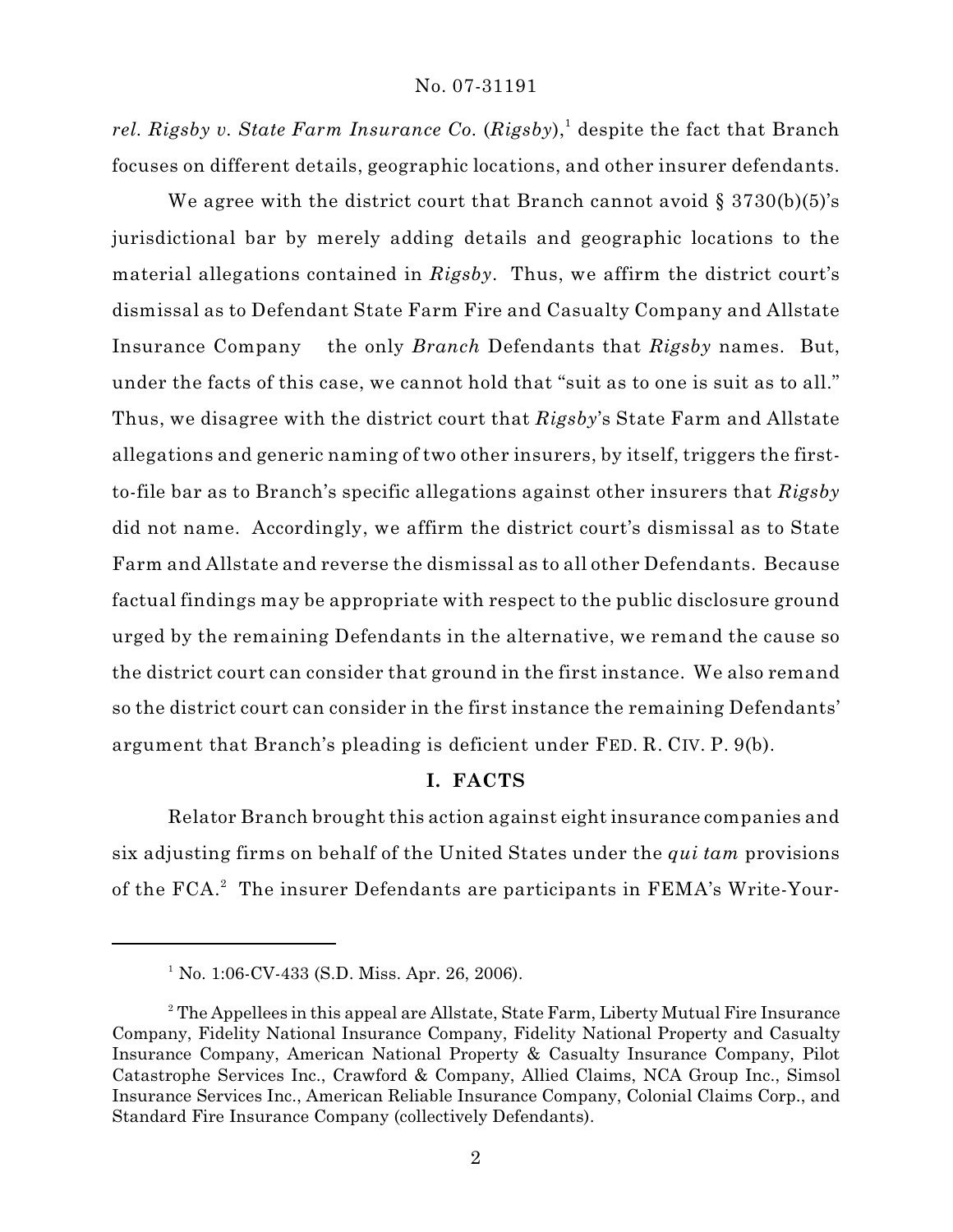Own flood insurance program (the WYO program). This program allows private insurance companies to write and service, in their own names, the federally backed Standard Flood Insurance Policy (SFIP). Participants in the WYO program are responsible for determining the extent of an insured's flood damage, which in turn determines the amount of benefit ultimately paid out by the Federal Treasury. *See Wright v. Allstate Ins. Co.*, 415 F.3d 384, 386 (5th Cir. 2005) (noting that payments on SFIP claims are a direct charge on the United States Treasury). While the program has rules applicable to all insurers in the program, the program does not involve coordinated efforts by or joint cooperation among the participating insurers.

To ensure accurate estimates of flood damage, WYO insurers are generally required to comply with certain conditions, such as submitting a proof of loss. Following Hurricane Katrina, however, FEMA was forced to waive certain of these requirements in order to expedite payments to insureds. According to Branch, this created a perverse incentive for WYO insurers to understate losses due to wind (which an insurer would be required to pay under the insured's homeowner's policy) and overstate losses due to flood, thereby shifting the loss from the WYO insurers to the federal government.

#### **A. The** *Rigsby* **Complaint**

On April 2, 2006, prior to the filing of *Branch*, Cori and Kerri Rigsby, employees of a company that provides disaster claims management services for several WYO insurers, filed an FCA claim alleging that four insurance companies defrauded the federal government by mischaracterizing wind damage as flood damage in the wake of Hurricane Katrina.<sup>3</sup> Specifically, the Rigsbys alleged that, while adjusting claims for certain WYO insurers, they learned that the insurers "made a corporate decision to misdirect and misallocate claims from

<sup>&</sup>lt;sup>3</sup> The *Rigsby* complaint is currently pending in the Southern District of Mississippi.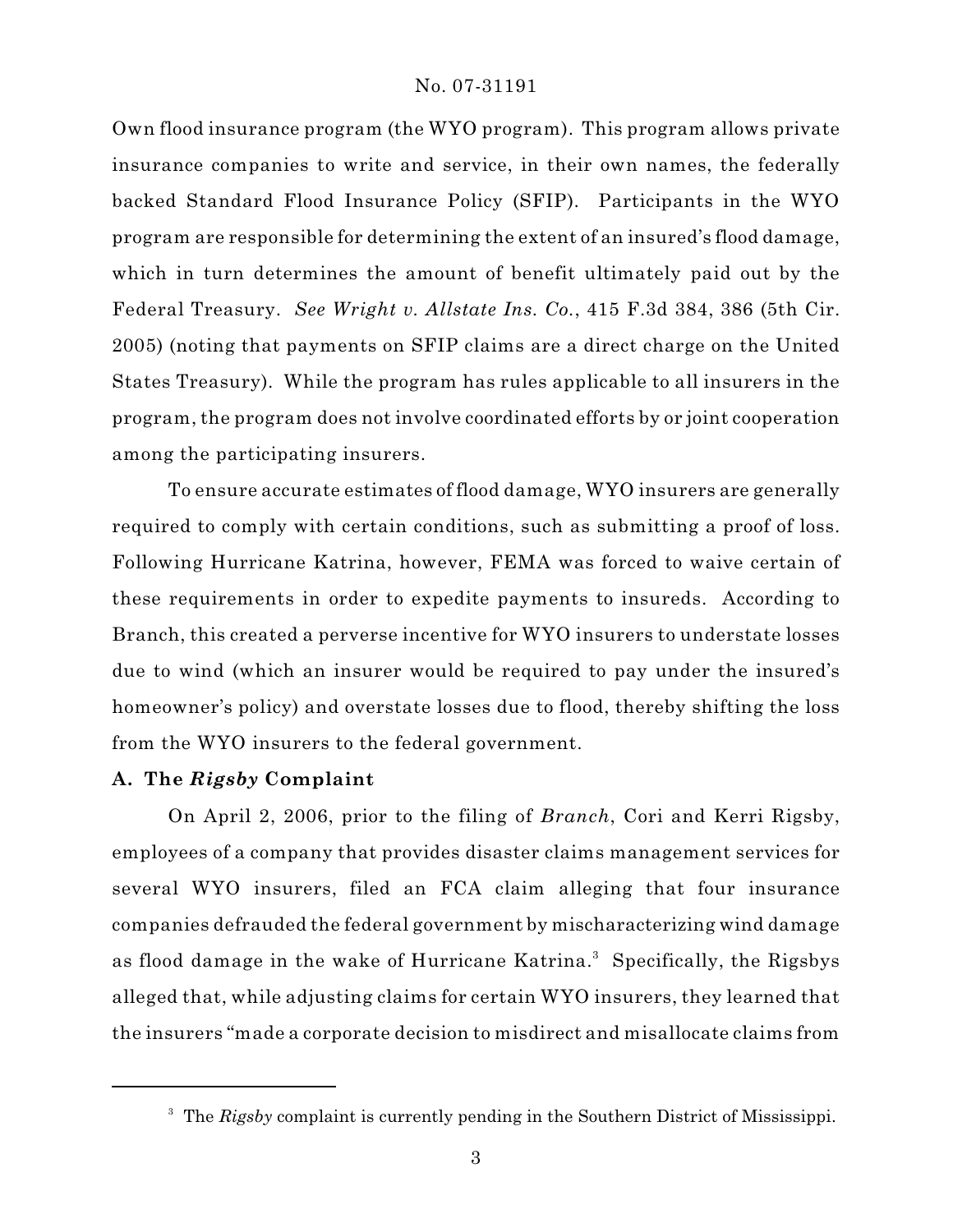those of hurricane coverage to flood claims" payable by the federal government. While the Rigsbys lodged these general allegations of wind/water fraud against four WYO insurers,<sup> $4$ </sup> the only specific instances of fraud alleged in their complaint concerned defendant State Farm. The Rigsbys alleged that "State Farm directed its employee adjusters and independent contractor adjusters to show flood damage whenever and wherever there was any amount of water damage, and to adjust the claim as flood insurance rather than hurricane insurance even though the primary mechanism for damage was wind, not flood waters." "[A]djusters were told that if they initially analyzed a claim and found that the insured had less damage under flood coverage than policy limits allowed, the adjuster was told to go back through the claim a second time to ensure that the flood claim 'hit limits.'" The Rigsby's complaint alleged two specific instances where State Farm put this fraudulent policy into practice, both dealing with Katrina damage to homes in Mississippi, and also alleged that they provided adjusting services for Allstate.

## **B. Branch's Complaint**

With *Rigsby* under seal, Branch filed this FCA action on August 2, 2006 and amended its complaint on June 22, 2007.<sup>5</sup> Like *Rigsby*, Branch alleges that the WYO insurer Defendants "defrauded NFIP by misattributing wind damage and other non-flood losses to the flood policies subsidized or underwritten by the Government rather than correctly attributing such losses to causes that are covered by homeowners policies largely underwritten by themselves." But unlike *Rigsby*, Branch goes beyond these general allegations of wind/water fraud

<sup>&</sup>lt;sup>4</sup> The insurer defendants in *Rigsby* are State Farm, Allstate, Nationwide Insurance Company, and USAA Insurance Company.

<sup>&</sup>lt;sup>5</sup> Our focus is on the allegations in Branch's first amended complaint because "when a plaintiff files a complaint in federal court and then voluntarily amends the complaint, courts look to the amended complaint to determine jurisdiction." *Rockwell Int'l Corp. v. United States*, 549 U.S. 457, 127 S. Ct. 1397, 1409 (2007) (construing the FCA's public disclosure bar).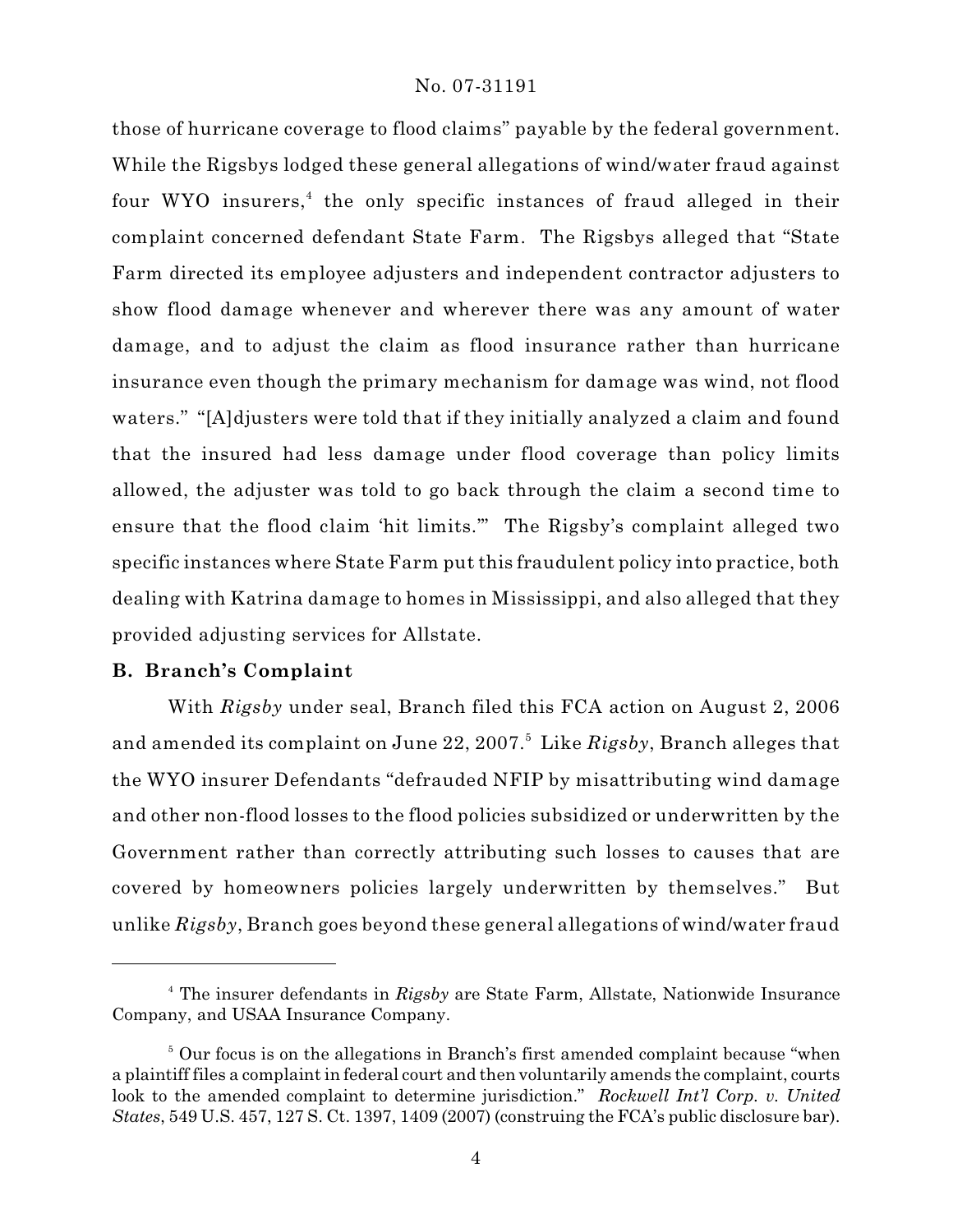by detailing fifty-seven specific instances where Defendants allegedly overestimated flood damage on Louisiana properties. Branch contends that it discovered these specific instances of fraud when various insureds hired Branch to re-examine the adjustments conducted by Defendants. During the course of this employment, Branch alleges it discovered:

a. numerous examples of minimal if any flood damage and obvious wind damage, with a WYO adjustment of 100% flood damage,

b. buildings with substantial roof and other damage obviously caused by wind, and a high-water mark only inches off the floor, with all damage nonetheless attributed only to flood, and

c. buildings with a substantial amount of flood damage but even more wind damage adjusted at or near flood policy limits with a relatively small portion of the loss attributed to wind.

For each of the fifty-seven claimed instances of fraud, Branch lists the homeowner's address, his or her insurance company and policy number, the amount of flood damage paid by the federal government, and a dollar amount and explanation of the "true" flood damage to the properties. While *Branch*, like *Rigsby*, names State Farm and Allstate, it also names a host of WYO insurers that the Rigsbys did not sue.<sup> $6$ </sup> Branch lodges specific factual allegations against each of the WYO insurers it sued.

# **C. District Court Proceedings**

 Defendants filed a motion to dismiss Branch's complaint, arguing that the district court lacked subject matter jurisdiction because (a) Branch's allegations were based on publically disclosed information, (b) Branch was not an "original source," and (c) Branch failed to file its first amended complaint *in camera* under seal at least sixty days before service. Defendants also argued that Branch's complaint did not meet the pleading requirements of FED. R. CIV.

<sup>&</sup>lt;sup>6</sup> The additional *Branch* insurer Defendants are Liberty Mutual, Fidelity National Insurance Company, Fidelity National Property & Casualty Company, American National Property & Casualty, American Reliable, and St. Paul Travelers.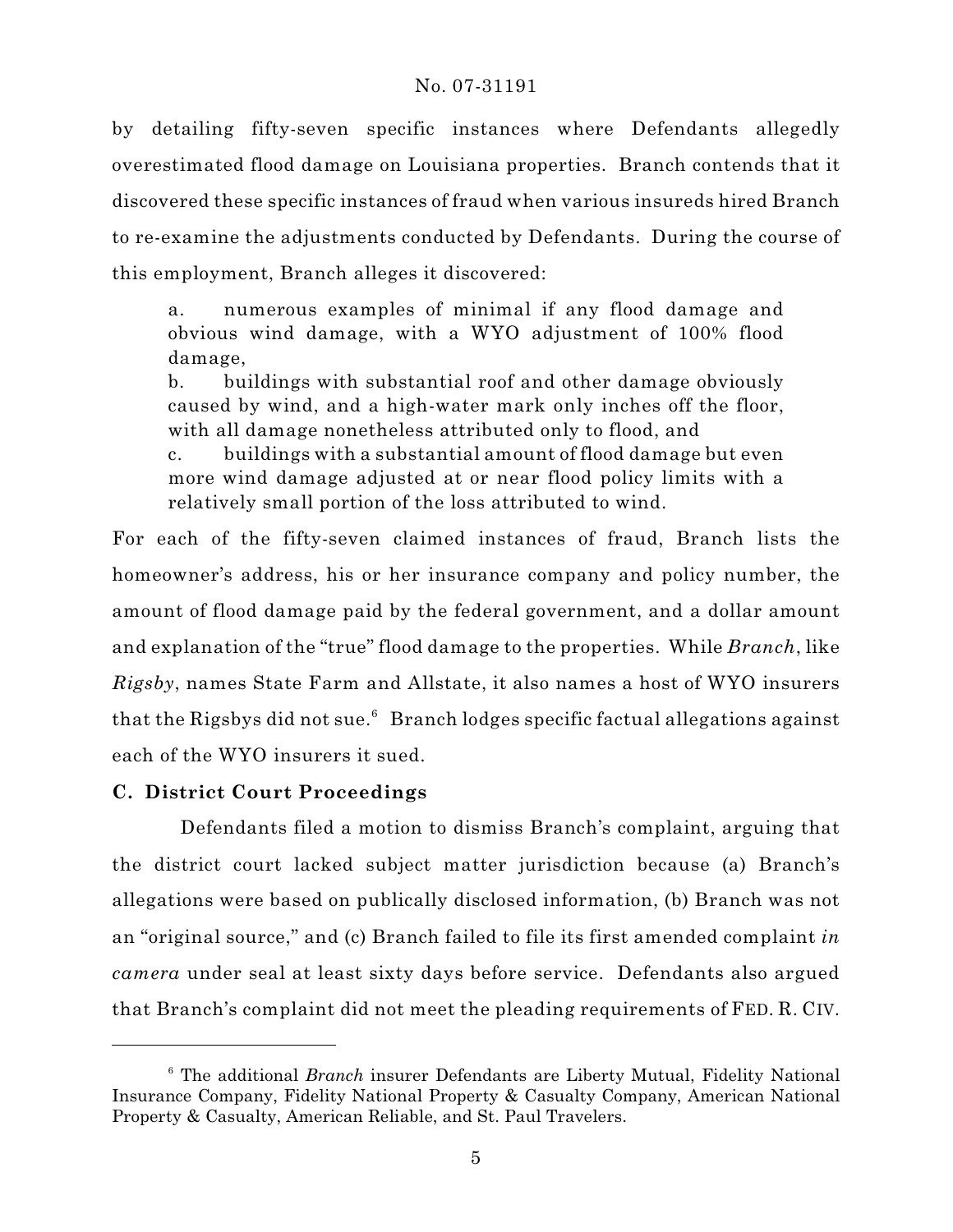P. 9(b). Subsequently, the Southern District of Mississippi unsealed the complaint in *Rigsby* and, in response, Defendants filed a supplemental motion to dismiss, arguing that *Rigsby* barred Branch's complaint under § 3730(b)(5)'s first-to-file bar.

The district court granted Defendants' motion to dismiss, ruling only on the issues raised in the supplemental motion. The district court concluded that the FCA's first-to-file bar deprived it of jurisdiction over Branch's complaint because the complaint alleged the "same general conduct and theory of fraud" as *Rigsby*, regardless of whether Branch alleged different details, different geographic locations, or other participants in the alleged scheme. Branch's claims are now before this Court.

## **II. DISCUSSION**

Branch contends that the district court's construction of  $\S 3730(b)(5)$  is inconsistent with the FCA's text and purpose and deviates from the interpretations of other courts. Branch also asserts that *Rigsby* cannot constitute a first-filed action under § 3730(b)(5) because it fails to satisfy Rule 9(b)'s pleading requirements. Defendants argue that if we accept Branch's arguments regarding the first-to-file bar, we should nonetheless affirm on the alternative grounds of the FCA's public disclosure bar, 31 U.S.C. § 3730(e)(4)(A), or Branch's failure to comply with the pleading requirements of Rule 9(b).

When addressing a dismissal for lack of subject matter jurisdiction, we review application of law de novo and disputed factual findings for clear error. *Krim v. pcOrder.com*, 402 F.3d 489, 494 (5th Cir. 2005). A district court's factual findings are clearly erroneous only if, after reviewing the record, this Court is firmly convinced that a mistake has been made. *Baldwin v. Stalder*, 137 F.3d 836, 839 (5th Cir. 1998).

## **A. FCA Background**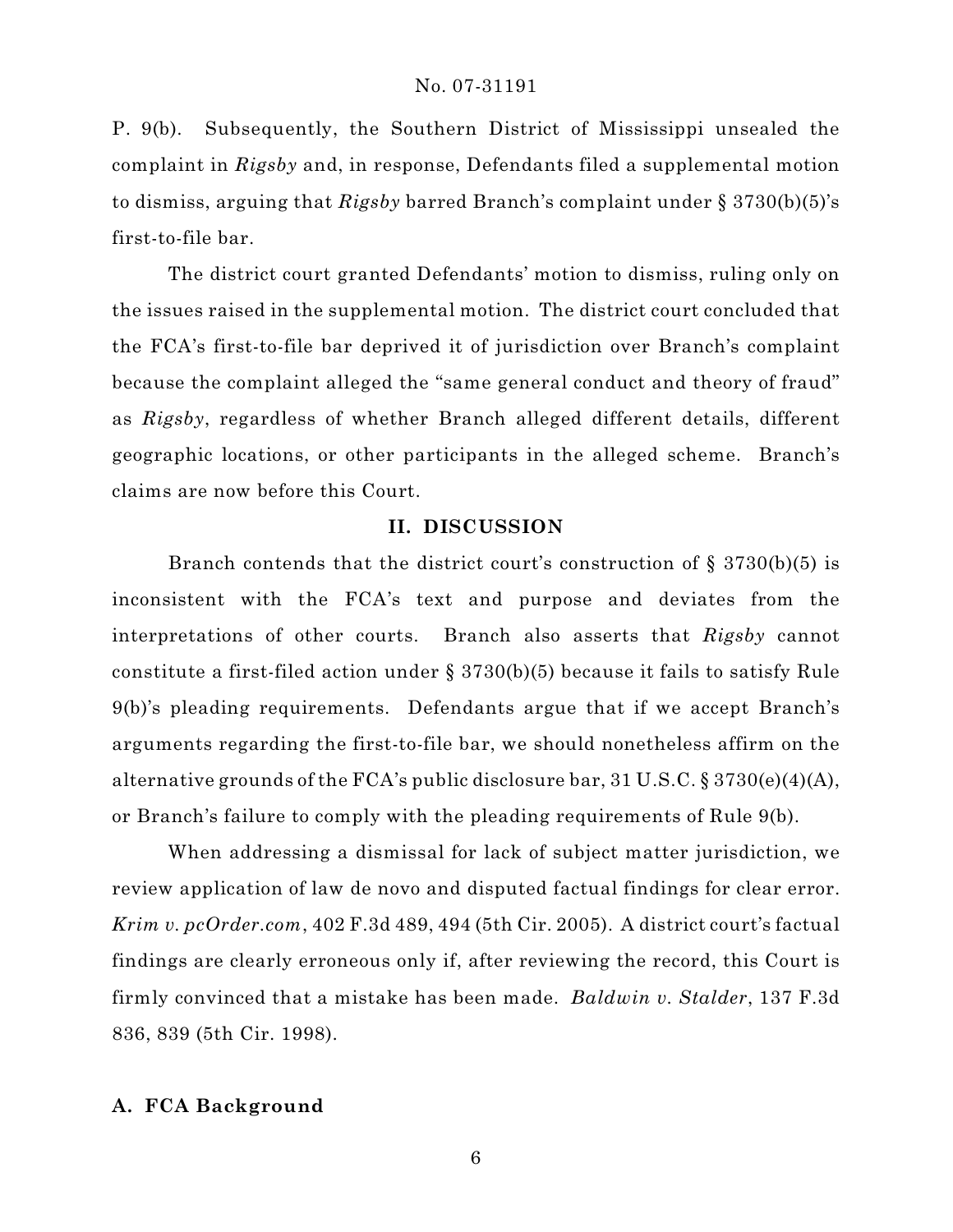We have discussed the procedural underpinnings of the FCA's *qui tam* provisions on prior occasions and thus do not repeat them here. *See Riley v. St. Luke's Episcopal Hosp.*, 252 F.3d 749, 752-53 (5th Cir. 2001) (en banc); *Searcy v. Phillips Elecs. N. Am. Corp.*, 117 F.3d 154, 160 (5th Cir. 1997). It is sufficient to say that under certain circumstances, the FCA permits "suits by private parties on behalf of the United States against anyone submitting a false claim to the government[.]" *United States ex rel. Laird v. Lockheed Martin Eng'g & Sci. Serv. Co.*, 336 F.3d 346, 351 (5th Cir. 2003).

The history of the FCA's *qui tam* provisions demonstrates repeated attempts by Congress to balance two competing policy goals. On the one hand, the provisions seek to encourage whistleblowers with genuinely valuable information to act as private attorneys general in bringing suits for the common good. *Id*. On the other hand, the provisions seek to discourage opportunistic plaintiffs from filing parasitic lawsuits that merely feed off previous disclosures of fraud. *Id*. To promote the latter goal, Congress has placed a number of jurisdictional limits on the FCA's *qui tam* provisions, including § 3730(b)(5)'s first-to-file bar.<sup>7</sup> Under this provision, if Branch's claim had already been filed by another, the district court lacked subject matter jurisdiction and was required to dismiss the action. Similar in purpose, the public disclosure bar prevents a private party from bringing a *qui tam* action regarding matters already the subject of public knowledge, unless that party is an original source of the information.<sup>8</sup> While the two concepts have a similar goal discouragement of parasitic lawsuits they have different requirements. Here, the district court

<sup>&</sup>lt;sup>7</sup> "When a person brings an action under this subsection, no person other than the Government may intervene or bring a related action based on the facts underlying the pending action." 31 U.S.C. § 3730(b)(5).

 $\delta$  A court lacks jurisdiction "over an action under this section based upon the public disclosure of allegations . . . unless . . . the person bringing the action is an original source of the information." *Id.*  $\S 3730(e)(4)$ .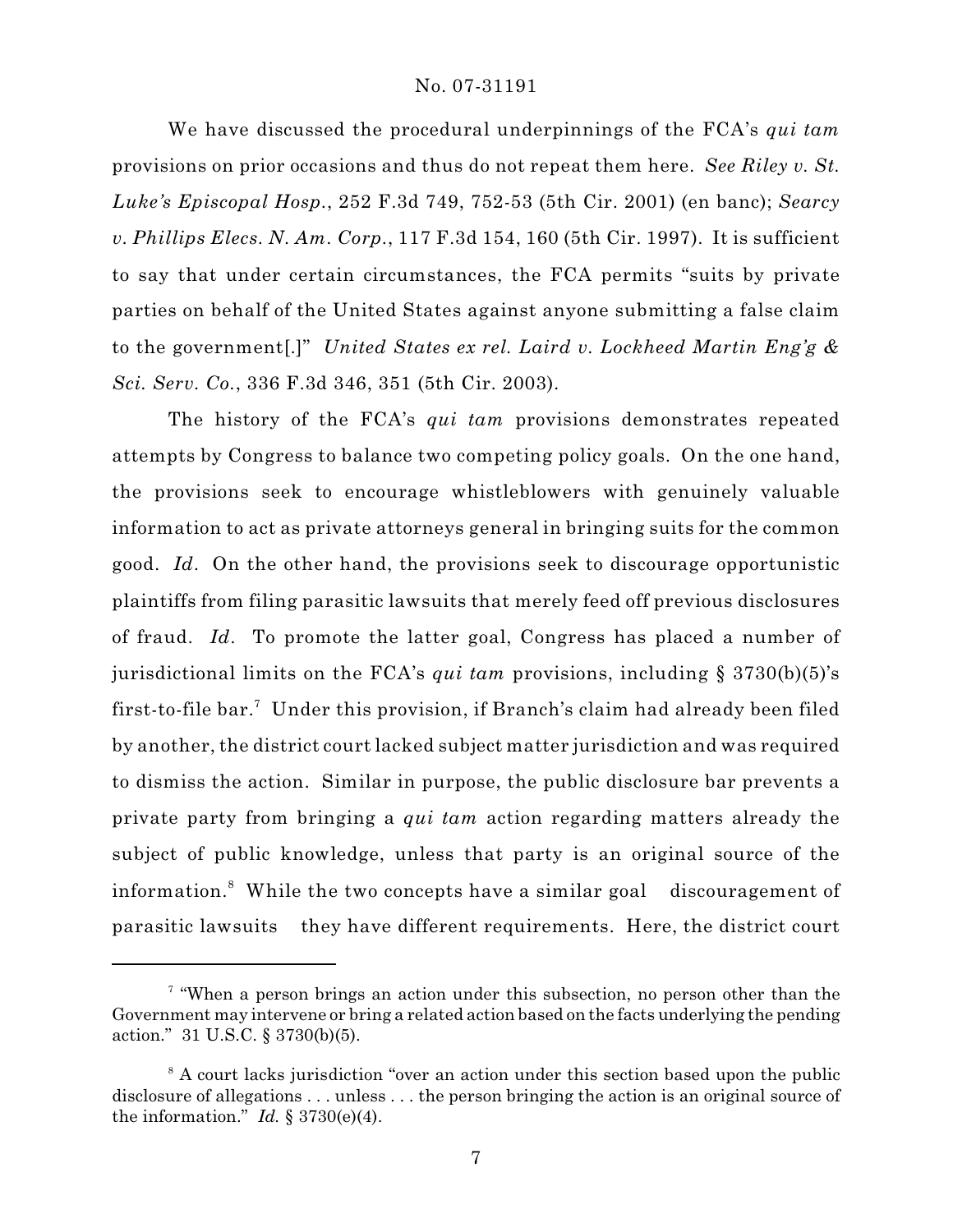ruled only on the first-to-file bar and did not reach the public disclosure bar. Thus, we begin with the first-to-file bar.

## **B. The FCA's First-to-File Bar**

§ 3730(b)(5) bars a plaintiff from bringing "a related action based on the facts underlying [a] pending action." Although this circuit has yet to articulate a test to determine when this provision applies, those circuits to do so have uniformly asked whether the later-filed action alleges the same material or essential elements of fraud described in the pending action. In *United States ex rel. LaCorte v. Smithkline Beecham Clinical Labs., Inc.*, 149 F.3d 227 (3d Cir. 1998), for example, the Third Circuit rejected an argument that § 3730(b)(5) bars only later-filed *qui tam* actions arising from facts identical to those underlying a pending action, noting that the text of the statute applies to "*related action*[s] based on the facts underlying the pending action." *Id*. at 232 (quoting 31 U.S.C. § 3730(b)(5)) (emphasis added). According to the Third Circuit, "if a later allegation states all the essential facts of a previously-filed claim, the two are related and § 3750(b)(5) bars the later claim, even if that claim incorporates somewhat different details." *Id*. at 232-33.

Although *LaCorte* focused primarily on the text of § 3730(b)(5), the Third Circuit also found support for its construction in the history of the FCA. The 1986 amendment to the FCA, which introduced the current version of § 3730(b)(5), attempted to achieve "the golden mean between adequate incentives for whistle-blowing insiders with genuinely valuable information and discouragement of opportunistic plaintiffs who have no significant information to contribute of their own." *Id*. at 234 (citation omitted). According to the Third Circuit, an "overly narrow interpretation" of  $\S$  3730(b)(5) would disrupt this delicate balance because "dozens of relators could expect to share a recovery for the same conduct, decreasing their incentive to bring a qui tam action in the first place." *Id*. In contrast, a "broader bar" furthers the purpose of the FCA's *qui*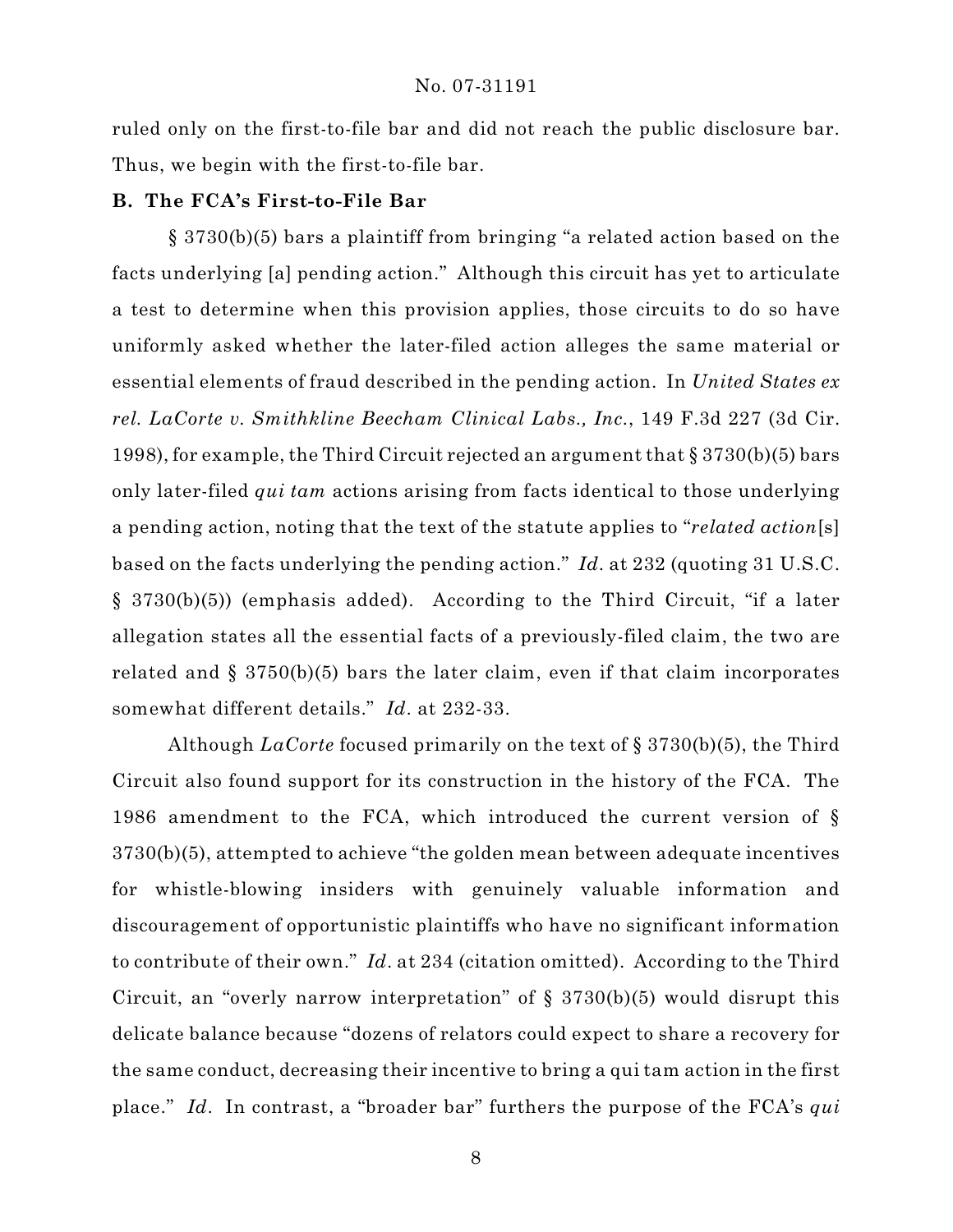*tam* provisions by ensuring "a race to the courthouse among eligible relators, which may spur the prompt reporting of fraud." *Id*. (internal quotations and alternations omitted).

In *Walburn v. Lockheed Martin Corp.*, 431 F.3d 966 (6th Cir. 2005), the Sixth Circuit explicitly adopted the reasoning of *LaCorte*, holding that § 3730(b)(5) applies if both complaints "allege 'all the essential facts' of the underlying fraud, . . . even if [the later-filed] complaint 'incorporates somewhat different details.'" *Id*. at 971 (quoting *LaCorte*, 149 F.3d at 232-33). The Ninth Circuit did the same in *United States ex rel. Lujan v. Hughes Aircraft Co.*, 243 F.3d 1181 (9th Cir. 2001), although it adopted slightly different language: "§ 3730(b)(5) bars later-filed actions alleging the same material elements of fraud described in an earlier suit, regardless of whether the allegations incorporate somewhat different details." *Id*. at 1189; *see also United States ex rel. Hampton v. Columbia/HCA Healthcare Corp.,* 318 F.3d 214, 217-18 (D.C. Cir. 2003) (adopting the Ninth Circuit's "material elements of fraud test" from *Lujan*).<sup>9</sup> Likewise, the Tenth Circuit, relying again on *LaCorte*, has found § 3730(b)(5) applicable where the later-filed action does "no more than assert the same material elements of fraud" described in a pending action. *United States ex rel. Grynberg v. Koch Gateway Pipeline Co.*, 390 F.3d 1276, 1279 (10th Cir. 2004).

We agree with these circuits that the applicability of  $\S 3730(b)(5)$  should be determined under an "essential facts" or "material elements" standard. Accordingly, as long as the later-filed complaint alleges the same material or essential elements of fraud described in a pending *qui tam* action, § 3730(b)(5)'s jurisdictional bar applies. The question then becomes whether the district court

<sup>&</sup>lt;sup>9</sup> Nothing in *Lujan* indicates that the Ninth Circuit meant the phrase "same material elements of fraud" to be construed differently than *LaCorte*'s phrase "all the essential facts" of the fraud, especially since the Ninth Circuit found *LaCorte*'s "reasoning persuasive" as to the proper test under § 3730(b)(5). *Lujan*, 243 F.3d at 1189.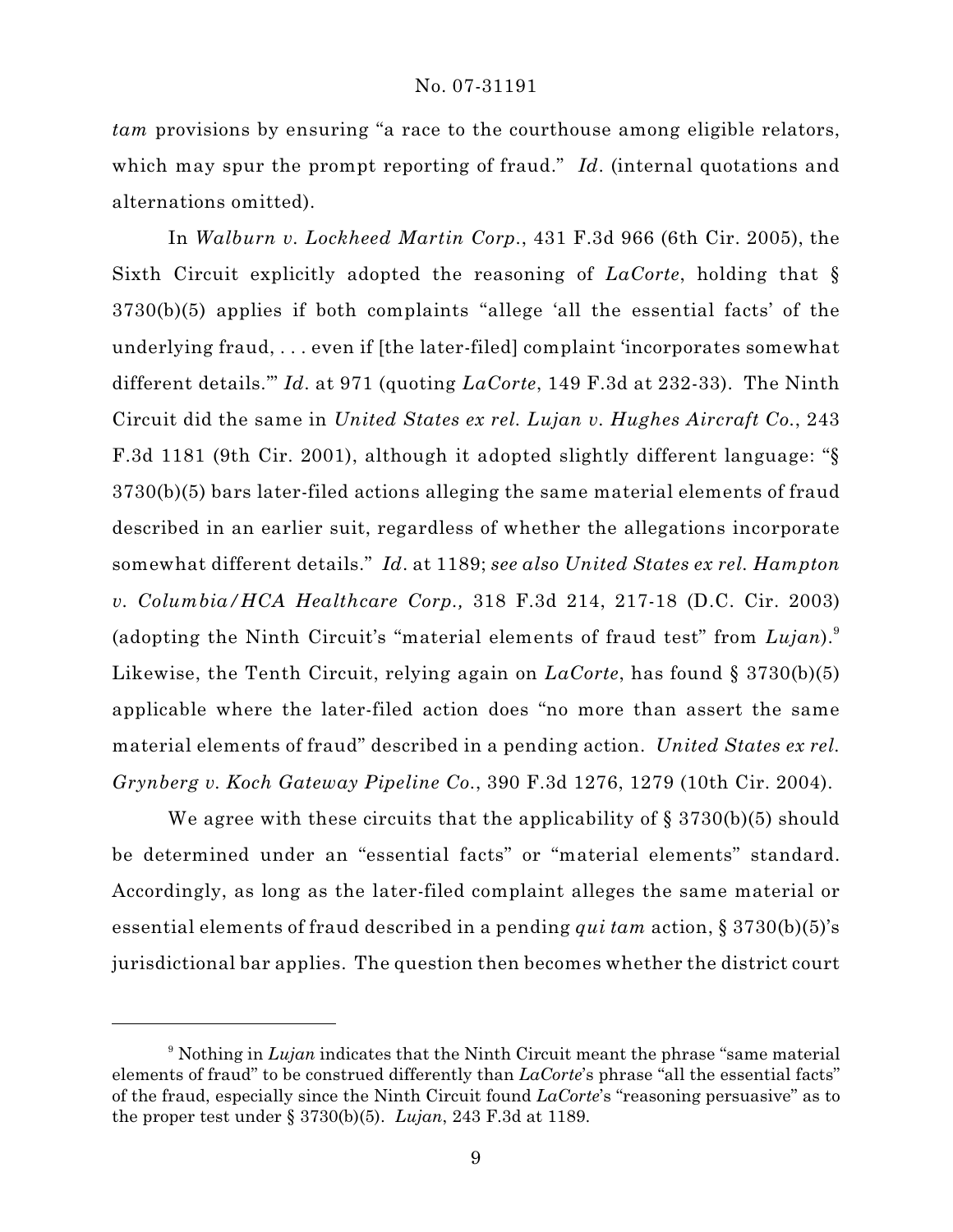properly applied this standard, *i.e.*, whether Branch's complaint avoids the potential preclusive effect of *Rigsby* because it alleges different details, different geographic locations, and different wrongdoers.

#### **1. Details and Geographic Locations**

We agree with the district court that a relator cannot avoid  $\S 3730(b)(5)'s$ first-to-file bar by simply adding factual details or geographic locations to the essential or material elements of a fraud claim against the same defendant described in a prior compliant. As the Third Circuit explained, a relator who merely adds details to a previously exposed fraud does not help "reduce fraud or return funds to the federal fisc," because "once the government knows the essential facts of a fraudulent scheme, it has enough information to discover related frauds." *LaCorte*, 149 F.3d at 234; *see also Grynberg*, 390 F.3d at 1279 ("The pendency of [an] initial qui tam action . . . blocks other private relators from filing copycat suits that do no more than assert the same material elements of fraud, regardless of whether those later complaints are able to marshal additional factual support for the claim."). Any construction of § 3730(b)(5) that focused on the details of the later-filed action would allow an infinite number of copycat *qui tam* actions to proceed so long as the relator in each case alleged one additional instance of the previously exposed fraud. This result cannot be reconciled with § 3730(b)(5)'s goal of preventing parasitic *qui tam* lawsuits. *See Laird*, 336 F.3d at 351.

Under this framework, the district court properly dismissed Branch's allegations against State Farm. *Rigsby* specifically alleged that State Farm, in its capacity as a WYO insurer, reallocated claims on two Mississippi properties from wind damage to flood damage in a pernicious attempt to shift its costs to the federal fisc. Branch brought identical allegations against State Farm, except it also alleged facts concerning ten properties in neighboring Louisiana. Because Branch cannot avoid the preclusive effect of *Rigsby* by focusing on additional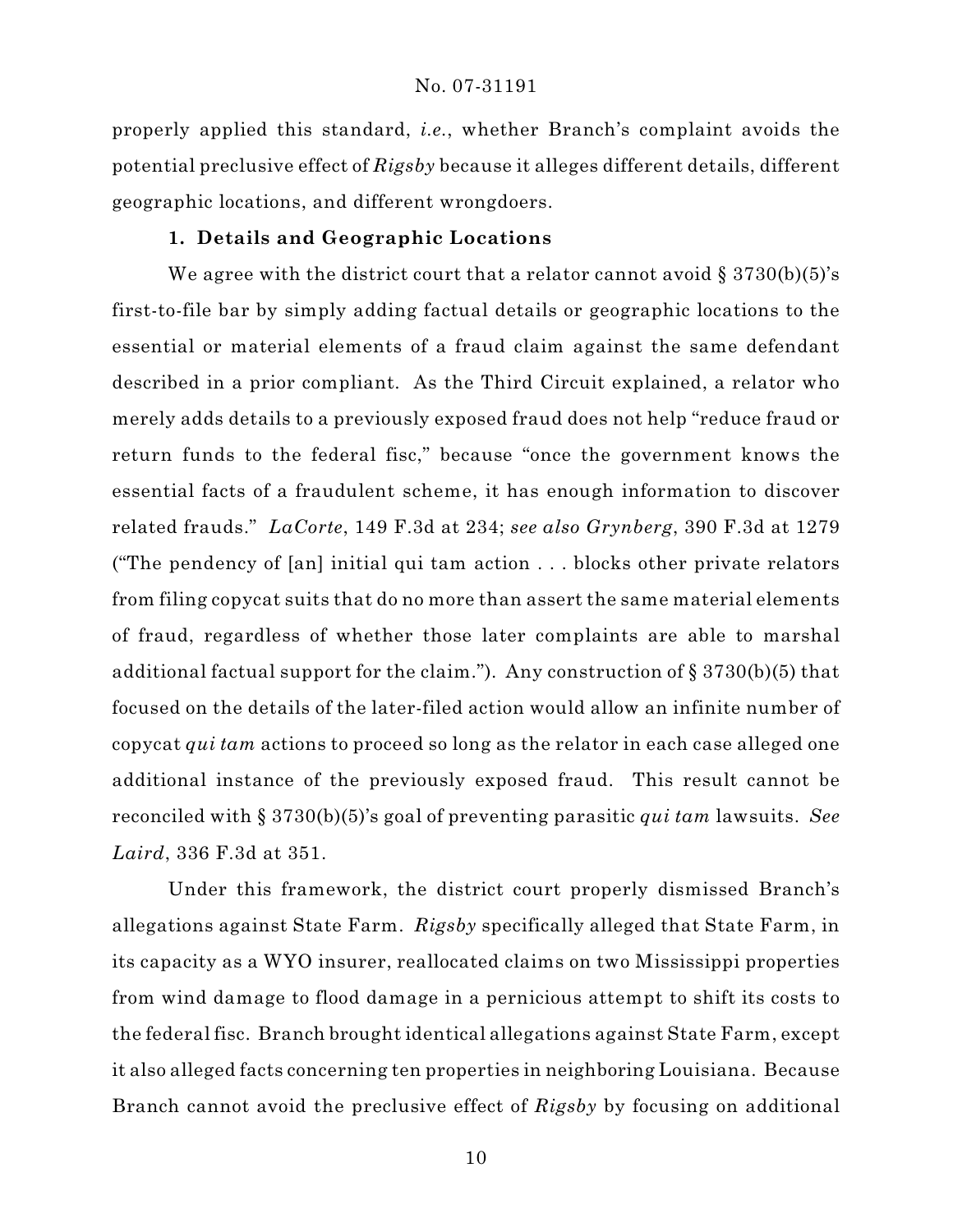instances of fraud occurring in other geographic locations, § 3730(b)(5) applies to bar its allegations against State Farm. 10

# **2. Allstate**

For this same reason, we affirm the dismissal of Allstate, named in the *Rigsby* complaint. We recognize that only skeletal allegations are raised against Allstate in that case. We express no opinion on the as-yet-unpresented question of whether a dismissal for lack of any factual basis or on Rule 9(b) grounds in the *Rigsby* case would then permit a suit by Branch or any other person with knowledge of facts from suing Allstate without facing the first-to-file bar. In other words, if the "first-filed" case is essentially a sham, does it continue to be "first" after the court in that case dismisses it? The answer to that question should await a case in which it is squarely presented.

## **3. Unnamed Defendants**

The district court also dismissed Branch's allegations against a host of Defendants not named in *Rigsby,* presumably on the theory that *Rigsby*'s broad allegations preempted the entire field of Katrina-related WYO fraud.No circuit has directly addressed the issue of whether allegations in a first-filed action can bar related allegations against wholly unrelated defendants brought in a subsequent action. The closest cases are those holding that allegations of fraud against a corporation may bar subsequent allegations of fraud against the corporation's subsidiaries. In *Hampton*, for example, the District of Columbia Court of Appeals held that  $\S$  3730(b)(5) barred an action against certain

<sup>&</sup>lt;sup>10</sup> Branch further contends that the district court erred in failing to analyze  $Rigsb{v}$  for Rule 9(b) sufficiency because, according to Branch, a complaint that fails Rule 9(b) cannot constitute a first-filed action under § 3730(b)(5). *See, e.g., Walburn*, 431 F.3d at 972-73 (holding that a complaint that fails Rule 9(b) is rendered legally infirm from its inception, and thus cannot preempt a later-filed complaint under the first-to-file bar). The sufficiency of the *Rigsby* complaint under Rule 9(b) is a matter for that court to decide in the first instance. Having alleged at least some detail as to State Farm, we hold that the *Rigsby* complaint is a "first-filed" complaint as to State Farm.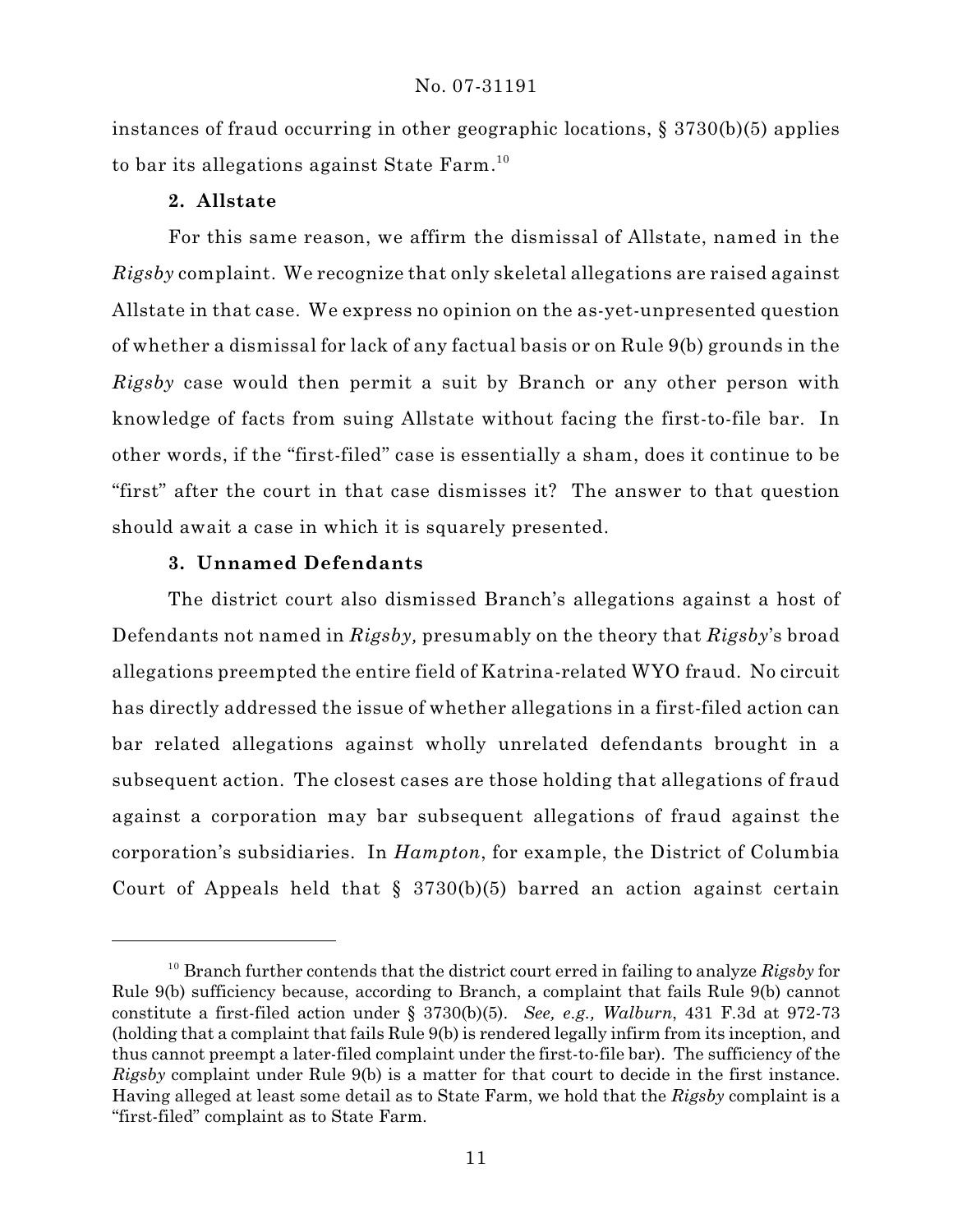subsidiaries and employees of a corporation in light of a first-filed action naming only the corporation. 318 F.3d at 218-19. In reaching this conclusion, however, the court relied heavily on the fact that the first-filed action alleged a "corporatewide" fraud perpetrated by the corporation directly through its subsidiaries. *Id.*; *see also Grynberg*, 390 F.3d at 1280 n.4 (relying on *Hampton* to conclude that an FCA action against a corporation barred a subsequent action alleging the same essential claim of fraud against its subsidiaries).

Several circuits have also addressed the issue of unnamed wrongdoers in the context of the FCA's public disclosure bar,  $\S$  3730(e)(4)(A), which, as we stated above, is not the same thing as the first-to-file bar. *See*, *e.g.*, *United States ex rel. Gear v. Emergency Med. Assocs. of Ill., Inc.*, 436 F.3d 726, 729 (7th Cir. 2006) (industry-wide public disclosures of Medicare fraud bar *qui tam* actions "against any defendant who is directly identifiable from the public disclosures"); *United States v. Alcan Elec. & Eng'g, Inc.*, 197 F.3d 1014, 1019 (9th Cir. 1999) (public disclosures of fraud that failed to identify specific defendants but pertained to "a narrow class of suspected wrongdoers local electrical contractors who worked on federally funded projects over a four-year period" triggered the public disclosure bar as to those contractors); *United States ex rel. Fine v. Sandia Corp.*, 70 F.3d 568, 572 (10th Cir. 1995) (where disclosures "revealed that at least two of [the laboratory's] eight sister laboratories were engaged in" a fraud, the government would have little trouble "examining the operating procedures of nine, easily identifiable, [Department of Energy] controlled, and government-owned laboratories."); *United States ex rel. Cooper v. Blue Cross and Blue Shield of Fla., Inc.*, 19 F.3d 562, 566 (11th Cir. 1994) (allegations of widespread Medicaid fraud made in sources in which a particular insurance company was not specifically named or otherwise directly identified were insufficient to trigger the public disclosure bar).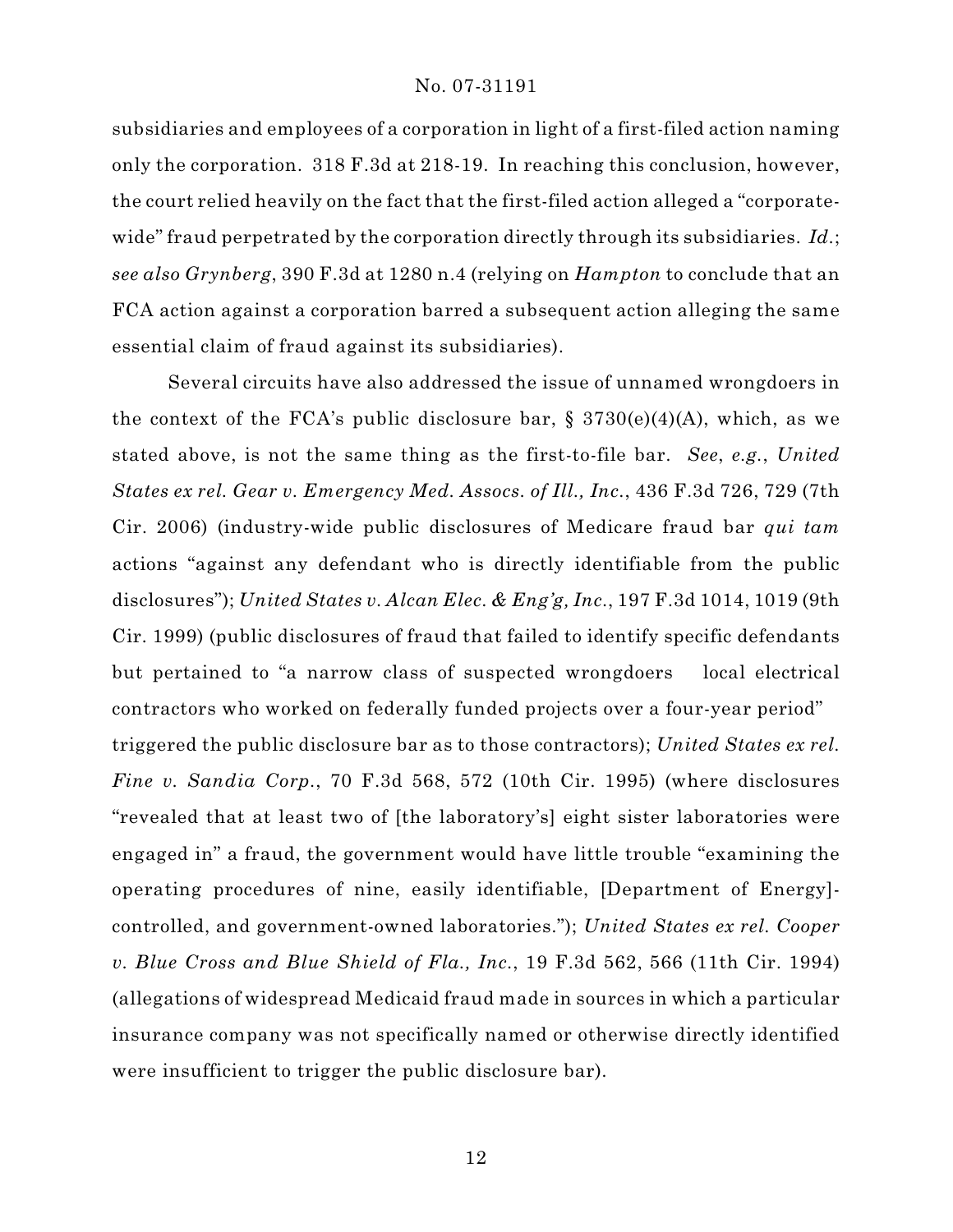If we were to apply these decisions by analogy to the first-to-file situation, they suggest that there might be situations in which the allegations in a firstfiled complaint pertain to such a narrow or readily-identifiable group of potential wrongdoers that § 3730(b)(5) acts to bar subsequent allegations against previously unnamed defendants. But that is not the case here. *Rigsby* does not allege a true industry-wide fraud or concerted action among a narrow group of participants. Rather, looking only at the facts pleaded (not any public information, which is not part of the first-to-file analysis), *Rigsby* implicates, at most, four specific WYO insurers among the approximately ninety-five WYO insurers conducting business in the Louisiana and Mississippi areas during Hurricane Katrina. Thus, *Rigsby* tells the government nothing about which of the ninety-one other WYO insurers (and adjusting firms working for or with those insurers), if any, actually engaged in any fraud. The potential for fraud exists in any government program and, certainly, in the situation presented by Hurricane Katrina where mass amounts of federal funds were expended in emergency and less-controlled conditions. By itself, then, *Rigsby* tells us nothing about any parties not named therein.<sup>11</sup> Thus, in combing through a host of  $WYO$ insurers and identifying those specific insurers and adjusting firms that may have committed wind/water fraud, Branch likely revealed instances of fraud that would have otherwise eluded the government.

Further, unlike the additional defendants named in *Hampton* and *Grynberg*, the additional defendants named in this case are not corporate affiliates or subsidiaries of the *Rigsby* defendants. Neither *Rigsby* nor *Branch* alleges that Katrina-involved WYO insurers conspired or acted in concert to defraud the government. They are not part of a small group of carefully-

 $11$  Indeed, private WYO insurance companies are independently responsible for issuing flood coverage and for adjusting, settling, paying, and defending all claims arising from such coverage. 44 C.F.R. § 62.23(d).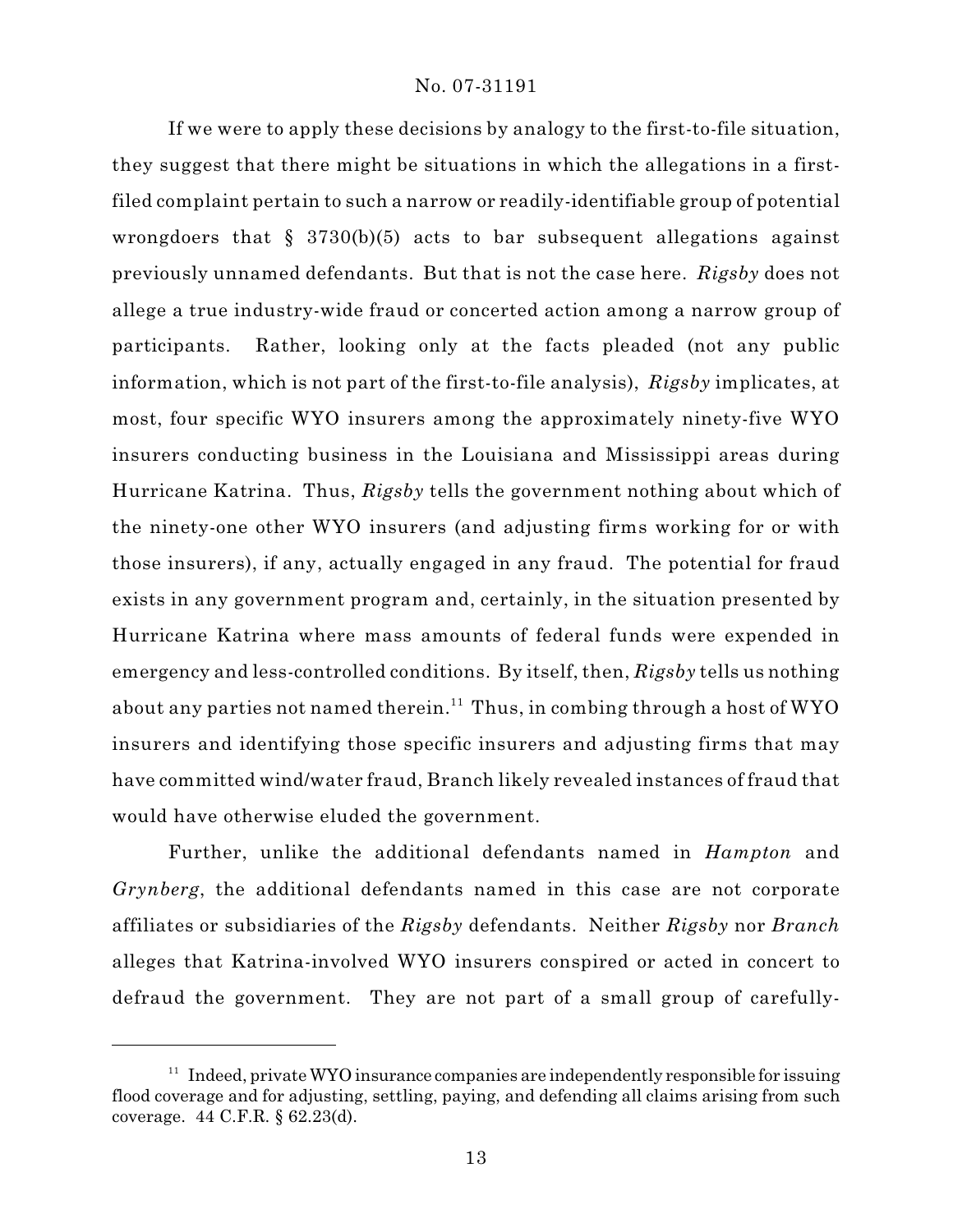monitored federal contractors, or working together on a particular site. Rather, the class of wrongdoers that may have committed Katrina-related wind/water fraud are independent entities operating wholly separately, related only by their mutual participation in the government's WYO program. Under these circumstances, forcing the government to expend its limited time and resources wading through the records of ninety-one WYO insurers in an attempt to identify specific instances of fraud would completely undermine the enforcement component of the FCA's *qui tam* provisions.

That is not to say that the first-filed bar can never bar a suit against an unnamed alleged fraudfeasor who is not a corporate relative of the named fraudfeasor. As stated above, "once the government knows the essential facts of the fraudulent scheme, it has enough information to discover related facts." *LaCorte*, 149 F.3d at 234. Here, nothing in the *Rigsby* complaint provided the government with facts from which it could discern a widespread fraud involving all WYO insurers or the identities of other specific fraudfeasors. Thus, the claims in the present case against previously unnamed alleged fraudfeasors are not barred by the first-to-file rule.

Accordingly, we conclude that the district court erred in dismissing under the first-to-file rule the Branch Defendants that *Rigsby* failed to name.

## **C. Public Disclosure Bar**

The insurer Defendants argue that this Court should affirm the dismissal of Branch's claims on the alternative ground of the FCA's public disclosure bar. As discussed above, the public disclosure bar is based upon the notion that a *qui tam* suit does not benefit the Government if the information about the fraud is already publicly known, unless the plaintiff is an original source. *See United States ex rel. Reagan v. E. Tex. Med. Ctr. Reg'l Healthcare Sys.*, 384 F.3d 168, 174 (5th Cir. 2004). The district court did not reach this ground. Because the district court should have the opportunity to address the facts underpinning the